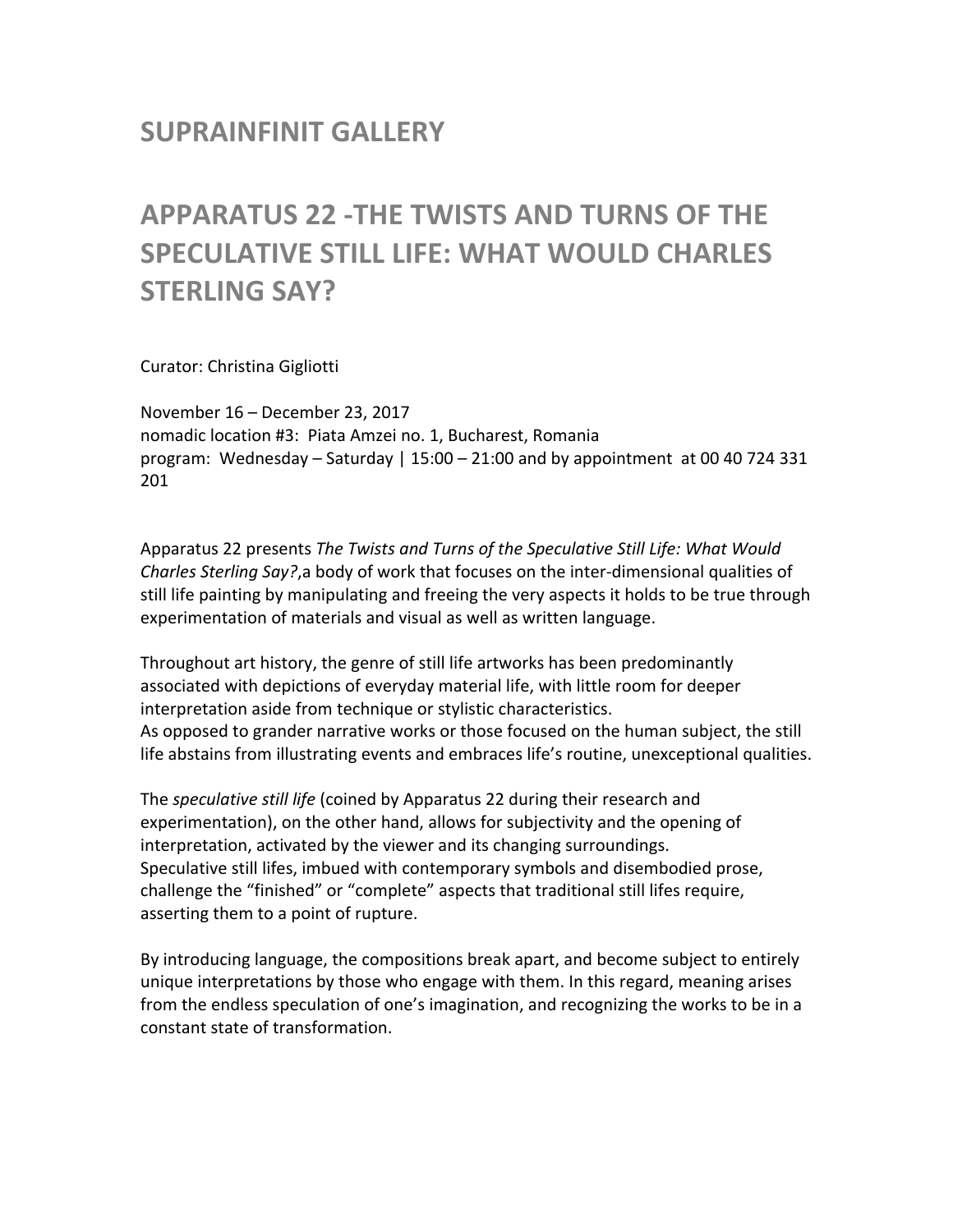### **Figure I.** *Twenty-Four Hours*

High above London we looked, knowing we couldn't for very long. In quiet, in intervals, we watched the city move like anxious fingers tapping on a knee. For a moment, a barrier to entry had been broken. Years later, we tried to remember that day. Fragmented images – a splash from a truck tire onto a shoe, office-building lights flickering on at 4am, a well-groomed and empty park accessible to none. Recalling images half-fictitiously, half-uncovered. The door then closed on us and we saw everything at street-level once again.

#### **Figure II.** *Seven Roses Slightly Withered*

In a dimly lit room, the human imaginationreaches further than what reality presents. What one sees, and how one artificially fillsin the unknown spaces can spontaneously merge. Shadows, two green blinking eyes. The background becomes a pattern  $-$  floral. The information is there, but the mind wanders further. For each who enter, the scene shifts and molds itself accordingly through time, space, individual memories.

#### **Figure III.** *All-You-Can-Eat*

The most common still life scenes focus on edibles – freshly picked, baked, stacked high on silver trays. Far from theatrical story-telling or informative portrayals of history, still lifes often present objects of the every day, or what Charles Sterling referred to as *rhopography*. In the context of Suprainfinit's temporary space, the long history of the building is illuminated through the still life, highlighting the main reason for visiting patrons over the years – food. The works function also as a critique on abundance and gluttony; poking and prodding at the very references they pay homage to.

# **Figure IV. This Isn't a Bird**

How does one *unfreeze* a landscape? Eschewing time and event with certainty, the natural world confirms its presence. Archival images stand stagnant. Triggered through language, the images transform, resisting categorization.

#### *This* isn't a bird, this isn't a stone, this isn't a mountain.

# Figure V. Taped and Boarded-up, a Bit Moldy

Lights off in the backroom of a storage space. A documentation of a documentation becomes a simulation. Re-created with overlapping qualities, but not quite perfect  $-$  it can never be the same twice. The archive sits in infinite space, invisibly everywhere.

# **Text by Christina Gigliotti**